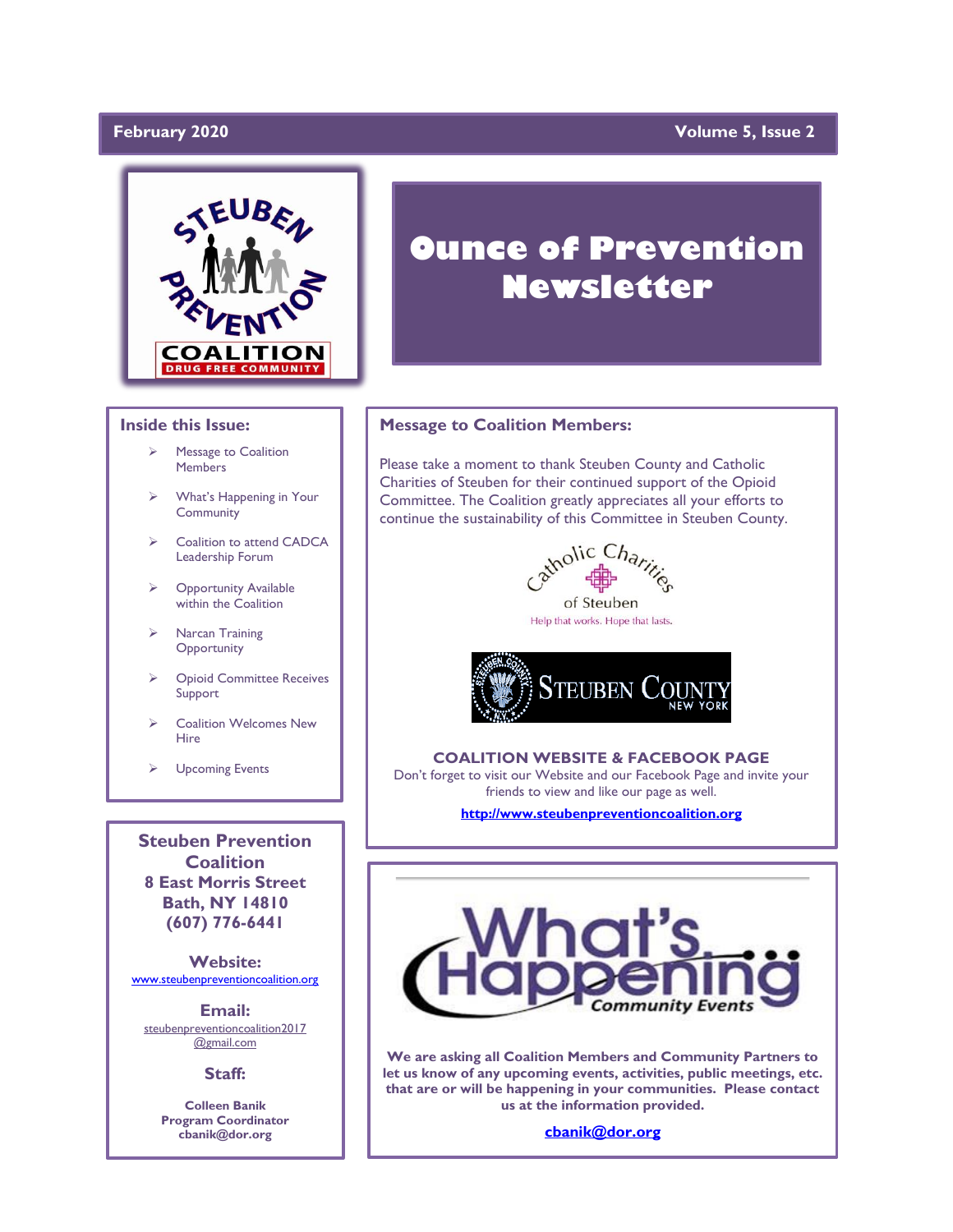# **Coalition Attends CADCA Mid-Year Forum**

CADCA's National Leadership Forum is a four-day event packed with opportunities to learn the latest strategies to address substance abuse and hear from nationally-known prevention experts, federal administrators, and concerned policymakers. The Forum brings together approximately 3,000 attendees representing coalitions from all regions of the country and internationally, government leaders, youth, prevention specialists, addiction treatment professionals, addiction recovery advocates, researchers, educators, law enforcement professionals, and faith-based leaders. It is the largest training event for the prevention field.

The mission of CADCA (Community Anti-Drug Coalitions of America) is to strengthen the capacity of community coalitions to create and maintain safe, healthy and drug-free communities globally. This is accomplished by providing coalition development assistance and training, public policy advocacy, special events, media strategies and marketing programs.





**Opportunity Available**

**The Steuben Prevention Coalition has an opening available for an individual looking to join our team.**

# **Clerical Assistant DFC – Steuben Prevention Coalition**

CLERICAL ASSISTANT Substance Free Living/Prevention Bath, NY Part-Time (17-21 hours a week)

PRIMARY FUNCTION: The clerical assistant will assist the Program Coordinator with daily operations of the Steuben Prevention Coalition whole purpose is to strengthen collaboration and increase capacity building among communities and reduce substance abuse among youth.

For a full job description and/or if you are interested in a position, please contact Jackie Andersen at jacqueline.andersen@dor.org to discuss next steps.

<https://www.catholiccharitiessteuben.org/join-our-team/>

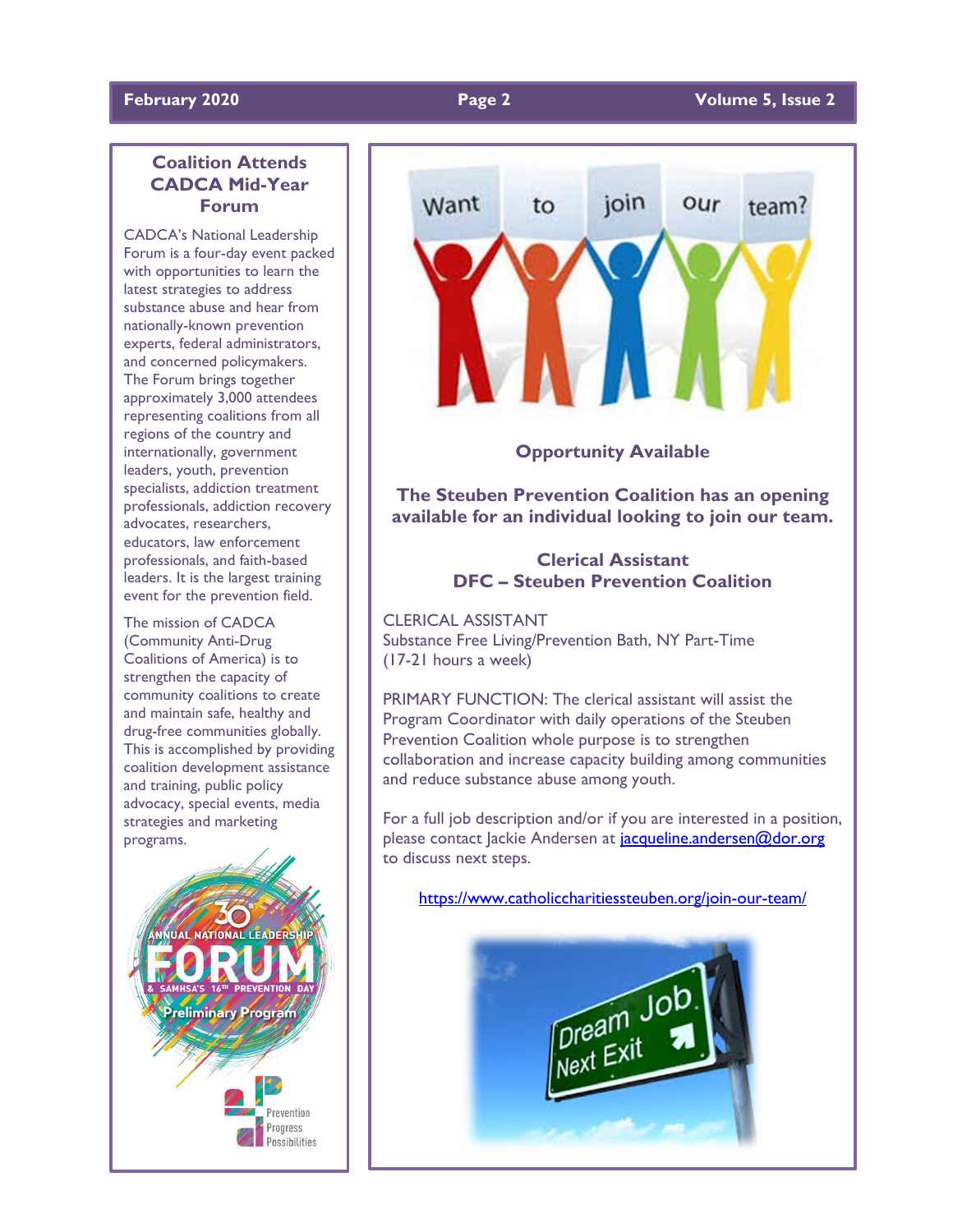# **February 2020 Page 3 Volume 5, Issue 2**

# **Training Opportunity**

**Responding to Opioid Overdose**

### In Cooperation With



Thursday, April 2, 2020 6:00-7:30 PM **Steuben County Annex Building Conference Room B** 20 E. Morris St. Bath, NY 14810

Naloxone has been fundamental in the efforts to decrease rates of fatal overdoses. This training teaches first responders, likely opioid overdose witnesses and community members to understand, recognize, respond to and reverse suspected opioid overdoses using naloxone. Participants will learn ways to obtain free or low-cost naloxone for personal use. This training is modeled after the evidence-based SAMHSA Opioid Overdose Prevention Toolkit.

### **Training objectives include:**

• to increase understanding and awareness of fatal overdoses related to opioids and the impact within the community • to identify risk factors for an overdose • to be able to recognize a suspected overdose • to be able to identify the five essential steps for first responders as outlined in the SAMHSA Opioid Overdose Prevention Toolkit in the event of an overdose • to be able to correctly use naloxone to save lives • to understand how to access the Naloxone Co-payment Assistance Program (NCAP) to obtain free or low-cost naloxone. For more information and to

register today, please contact: Kim Cady, BSN, RN (607) 664-2438 [kcady@steubencountyny.gov](mailto:kcady@steubencountyny.gov)

# **Opioid Committee Receives Much Needed Support**

The Coalition recently presented to the Health, Human Services & Education Committee of the Steuben County Legislature on January 8, 2020, requesting support of the newly formed Opioid Committee dedicated to addressing the opioid epidemic and vaping crisis.

The SPC's Drug Free Communities funding based on the survey data collected focuses on the prevention of underage drinking and marijuana use by our youth 12 - 18. With Steuben County and Catholic Charities funding we are expanding our efforts into the opioid epidemic for all ages.

# **Opioid Committee Membership**

### **Committee Chairs**

Brandon Beuter - AIM Independent Living Hilda Lando - Steuben County Legislator

#### **Committee Members**

Darlene Smith - Steuben County Public Health Colleen Banik - Steuben Prevention Coalition Jim Bassage - Steuben Council on Addictions Katie Basu - S2AY Rural Health Network Jerry Bennett - FL Prevention Resource Center Kyle King - NYANG - Counter Drug Task Force Amanda Chafee - Steuben County ADA Stacey O'Dell - Steuben Council on Addictions Cherokee Stratton - AIM Independent Living Victoria Waaner - AIM Independent Livina Krystle Blencowe - Institute for Human Services Pansy VanTreese - Steuben County DSS - Drug Court Laura Bingell - AIM Independent Living Nick Moffe - AIM Independent Living Nancy Reigelsperger - Cornell Cooperative Extension Breanna Wilson - AIM Independent Living

#### **Informational Members**

Michele Foster - S2AY Rural Health Network Emily End - Schuyler County VISTA Progam Tess McKinley - Cornell Cooperative Extension

# 2019 Accomplishments

#### > Establishment of Opioid Committee

- > Goals Raise awareness, data collection
- and overall support for the reduction of opioid abuse
- $\geq 19$  members
- 
- > Participation in Regional Opioid Task Force > Participation in Regional Vaping Task Force
- > Ongoing Data Collection

#### > 2019 Adult Perception Survey

- > Formulated Community Perception Survey
- > 2019 Prevention Needs Assessment Survey
- > Drug Free Zone Sign Installations (6) Bath - Edith Saxton Grant
- > Awareness & Information Distribution
	- > Disposal RX packets > Narcan Awareness Postcards
		-
	- > Substance Abuse Prevention Postcards > Opioid Misuse Prevention Flyers
- > Increase of Medication Drop Box locations > 14 in Steuben County
- > DITEP (Drug Impairment Training for Education Professionals)
- > Youth Retreat
- > Drug Awgreness Session
- > Caté Conversations > Opioid & Vaping discussions
-